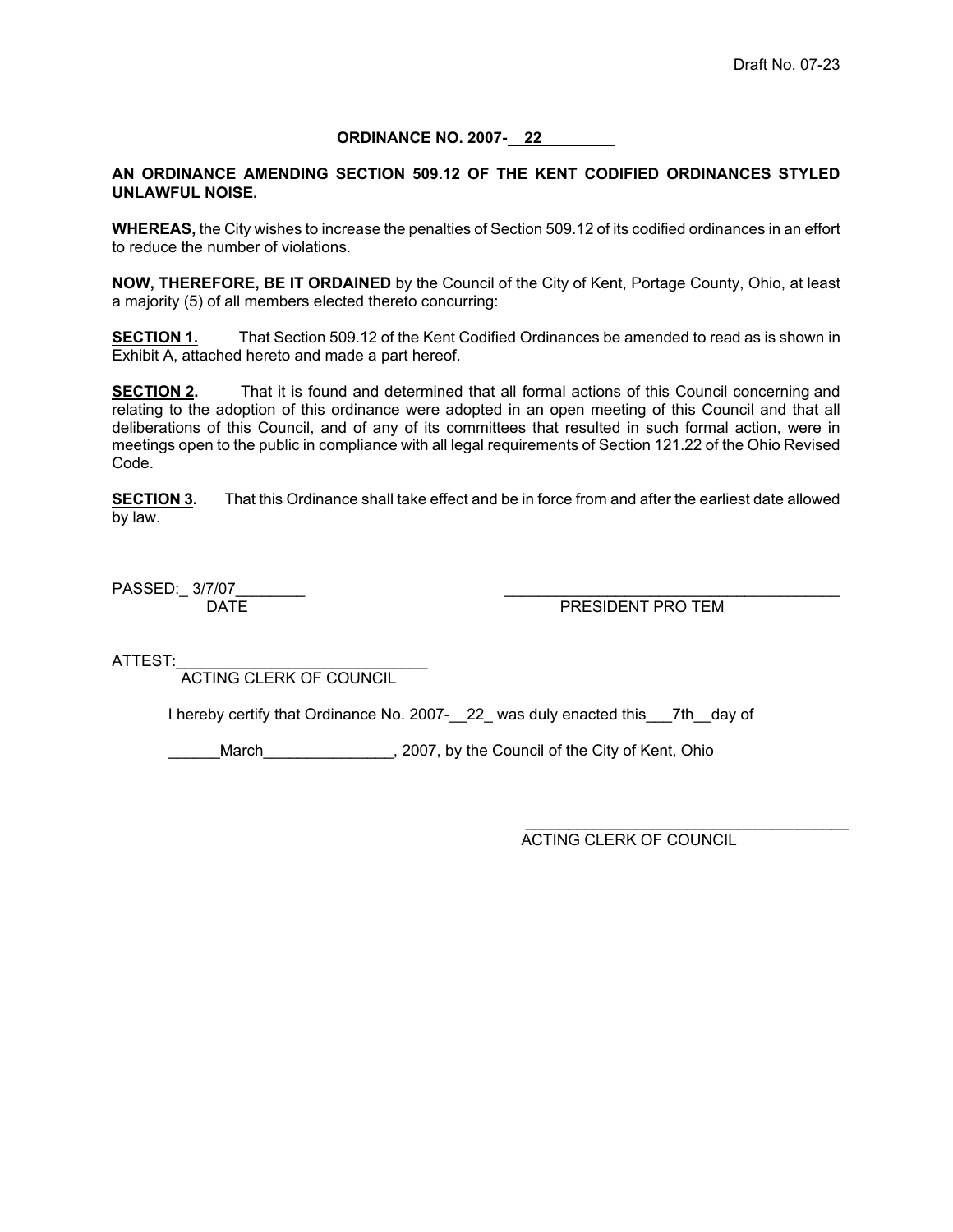## **509.12 UNLAWFUL NOISE** (Amended Kent ordinance)

- (a) UNLAWFUL NOISE PROHIBITED. It is unlawful for any owner, occupant, agent or persons in possession or control of any structure, lot, thing or building, premises or vehicle to make, continue or cause to be made or continued, or permit to be made, any excessive, unnecessary, or unusually loud noise or any noise which disturbs, annoys, injures or endangers the comfort, repose or health, peace or safety of persons of ordinary sensibilities within the City. (Ord. 2002-130. Passed 12-11-02)
- (b) UNLAWFUL NOISE ENUMERATED. The following acts, among others, are declared to be loud, disturbing, injurious and unnecessary and unlawful noises in violation of this section, but this enumeration shall not be deemed to be exclusive, namely:
	- (1) Horns and Signal Devices. The sounding of any horn or signal device on any automobile, motorcycle, bus or train, or any other vehicle while not in motion, except as a danger signal or to give warning of intent to get into motion, or, if in motion, only as a danger signal after or as brakes are being applied and decelerating of the vehicle has begun; the creation by means of such signal devices of any unreasonably loud or harsh sounds; and the sounding of any signal device for any unreasonable or unnecessary period of time.
	- (2) Radio, Stereo, Musical Instruments. The playing of any radio, stereo, television set, amplified or unamplified musical instruments, loudspeaker, tape recorder, or other electronic sound- producing devices, in such a manner or with such volume at any time or place so as to annoy or disturb the quiet, comfort or repose of persons in any office or in any dwelling, hotel, hospital or other type of residence, or of any persons in the vicinity. The operation of any such set, instrument, phonograph, machine or device in such a manner as to be plainly audible on a property or in a dwelling unit other than that in which it is located, shall be prima facie evidence of a violation of this section.
	- (3) Loud Noises or Disturbances. Yelling, shouting, hooting or the making of any other loud noises on the public streets, or the making of any such noise at any time or place so as to annoy or disturb the quiet, comfort or repose of persons in any dwelling, hotel, hospital or other type of residence, or in any office or of any persons in the vicinity.
	- (4) Animal Noises. The keeping of any animal, which by causing frequent or long continued noise shall disturb the comfort or repose of any person.
	- (5) Whistle or Siren. The blowing of any whistles or sirens, except to give notice of the time to begin or stop work or as a warning of fire or danger.
	- (6) Engine Exhaust. The discharge into the open air of the exhaust of any engine, or internal combustion engine, except through a muffler or other device which effectively prevents loud or explosive noises therefrom.
	- (7) Noisy Advertising. No person shall, by ringing a bell or gong, or by using a phonograph or other instrument for producing or reproducing sounds, or by using loud or boisterous language or by any unusual noise or means whatever, advertise goods, wares, or merchandise for sale, or advertise any show, theater, exhibition, or entertainment.
	- (8) Noisy Machinery. No person shall maintain, run, or operate any steam, gas, gasoline, or other engine, boiler, press, machine, or other apparatus so constructed or operated as to make any unnecessary noise, to the annoyance and discomfort of the people of the City, except in the course of making an emergency repair and for weather necessitated activities.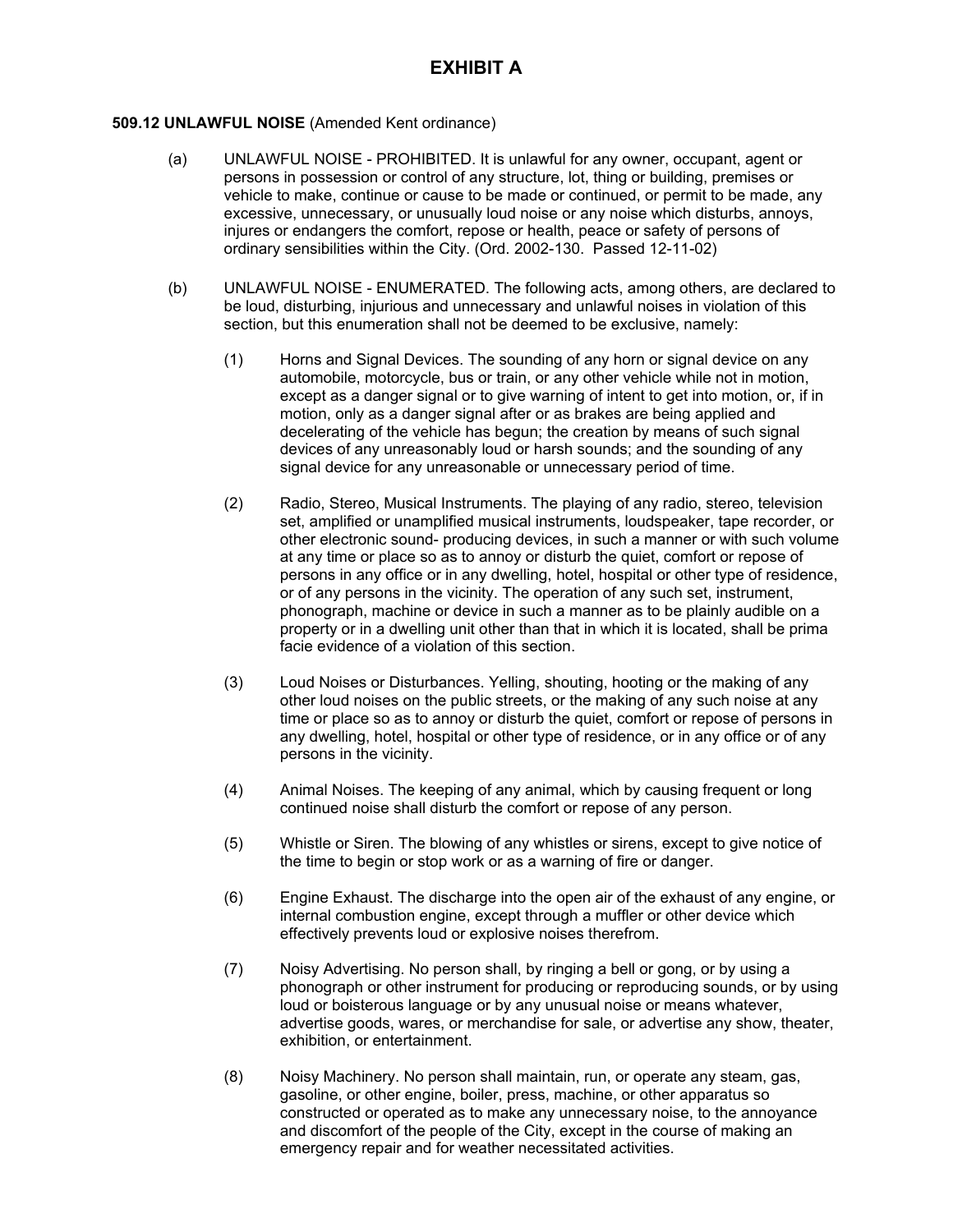- (9) Noise-producing Instruments. The use of any device, apparatus, radio, ticker or other noise-making and noise-emitting device for general advertising purposes, or for the purpose of soliciting trade or attracting attention to any wares, good, merchandise, instrument or device offered for sale is prohibited.
- (c) SOUND GENERATED BY DEVICES OR INSTRUMENTS It is prima facie unlawful for a person to generate or permit to be generated sound by the above described devices or instruments in the following circumstances:
	- (1) On private property between the hours of 9:00 p.m. and 8:00 a.m. of the following day in a residential area where the sound is audible past the property line of the property on which the source of the sound is located; or
	- (2) On a street, highway or in the public right-of-way where the sound is audible thirty (30) feet from the device generating the sound. Persons in possession of a current parade permit, assemblage permit, or a current loud-speaker permit are exempt from the provisions of this sub-paragraph.
	- (3) By conducting an unduly large gathering at a private residence or in a private residential area which generates excessive noise at any time.
- (d) No person being the owner, or person in possession of a premises for person in control of the premises by reason of employment, agency, or otherwise, whether such ownership, possession or control is exclusive or joint, shall permit a violation of this section.
- (e) WARNING AND ALARM DEVICES Warning and alarm devices which have the purpose of signaling unsafe or dangerous situations or calling for police are exempted from the prohibitions of this section when used for such purposes and are in proper working order.
- (f) AGRICULTURAL ACTIVITIES Agricultural activities conducted within an agricultural district as authorized in Chapter 929 of the Ohio Revised Code, shall be exempted from the prohibitions of this section when the activities are not in conflict with federal, state or local laws or are conducted in accordance with generally accepted agricultural practices.
- **(g) OUTDOOR PERFORMANCES The use, production or presentation outdoors in a residential neighborhood, by a live band of any make-up, or the use of outdoor amplification or amplification intended directly or indirectly to be heard outside of the structure where the event is being held.**
- (g **h**) EXEMPTIONS Events officially sponsored and/or approved by the City of Kent, such as festivals, fireworks, parades, etc., **activities that are essential to the proper performance work-related duties of the officers and employees of the City,** and events official sponsored by governmental educational institutions and the Kent Board of Education such as sporting events, marching bands, etc., shall be exempt from the prohibitions of this section. (Ord. 1997-69. Passed 10-1-97.)
- (**i**) *Retaliation.* **No person shall direct a verbal, physical or electronic act against the person, family or property of any individual who complains of or witnesses a violation of the Unlawful Noise regulations for the purpose of intimidating or retaliating against that person for the exercise of the right to complain or testify to a violation of this Code.**
- **(j)** VIOLATION **PENALTY**
	- (1) Whoever violates this section **except section (i)** is guilty of generating unreasonable noise and a minor **an unclassified misdemeanor, punishable by a fine of up to \$1,000 and up to thirty (30) days in jail.** If the offender persists in generating, or permitting to be generated, unreasonable noise after reasonable warning or request to desist, is guilty of a misdemeanor of the fourth degree. **the penalty shall include a minimum fine of \$500.**